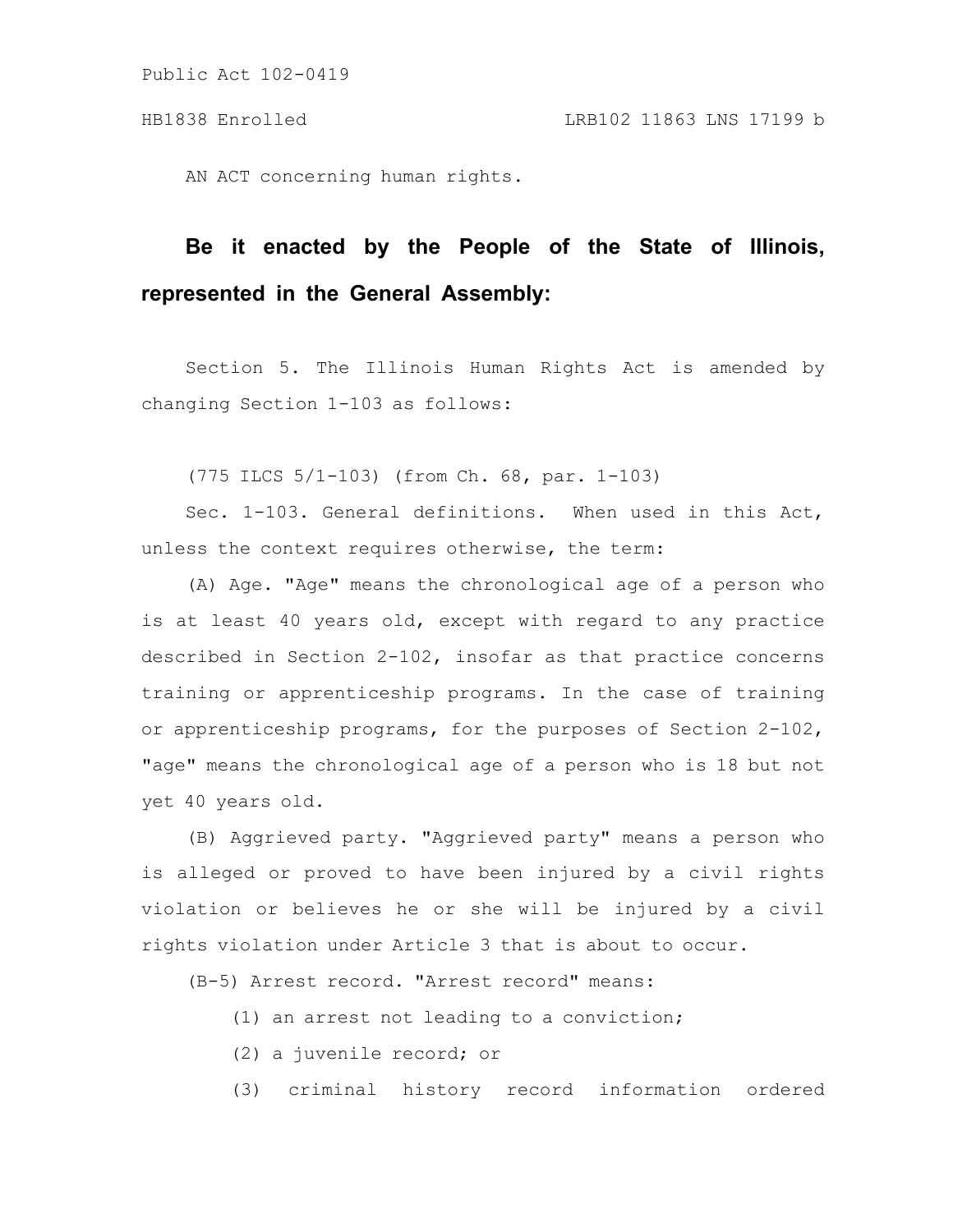expunged, sealed, or impounded under Section 5.2 of the Criminal Identification Act.

(C) Charge. "Charge" means an allegation filed with the Department by an aggrieved party or initiated by the Department under its authority.

(D) Civil rights violation. "Civil rights violation" includes and shall be limited to only those specific acts set forth in Sections 2-102, 2-103, 2-105, 3-102, 3-102.1, 3-103, 3-104, 3-104.1, 3-105, 3-105.1, 4-102, 4-103, 5-102, 5A-102, 6-101, and 6-102 of this Act.

(E) Commission. "Commission" means the Human Rights Commission created by this Act.

(F) Complaint. "Complaint" means the formal pleading filed by the Department with the Commission following an investigation and finding of substantial evidence of a civil rights violation.

(G) Complainant. "Complainant" means a person including the Department who files a charge of civil rights violation with the Department or the Commission.

(H) Department. "Department" means the Department of Human Rights created by this Act.

(I) Disability.

(1) "Disability" means a determinable physical or mental characteristic of a person, including, but not limited to, a determinable physical characteristic which necessitates the person's use of a guide, hearing or support dog, the history of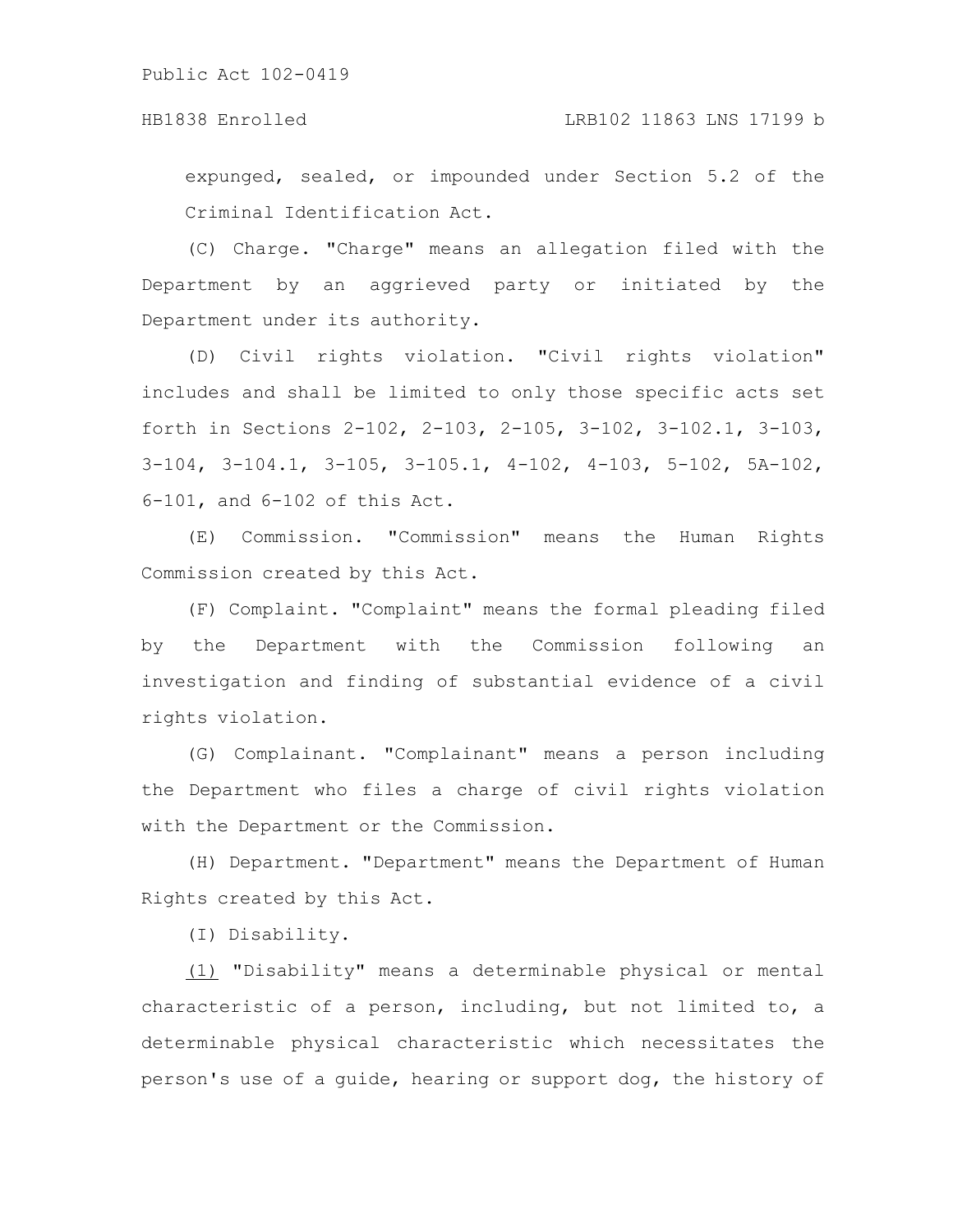such characteristic, or the perception of such characteristic by the person complained against, which may result from disease, injury, congenital condition of birth or functional disorder and which characteristic:

 $(a)$   $(1)$  For purposes of Article 2, is unrelated to the person's ability to perform the duties of a particular job or position and, pursuant to Section 2-104 of this Act, a person's illegal use of drugs or alcohol is not a disability;

 $(b)$   $(2)$  For purposes of Article 3, is unrelated to the person's ability to acquire, rent, or maintain a housing accommodation;

(c)  $(3)$  For purposes of Article 4, is unrelated to a person's ability to repay;

(d)  $(4)$  For purposes of Article 5, is unrelated to a person's ability to utilize and benefit from a place of public accommodation;

(e)  $\overline{(5)}$  For purposes of Article 5, also includes any mental, psychological, or developmental disability, including autism spectrum disorders.

(2) Discrimination based on disability includes unlawful discrimination against an individual because of the individual's association with a person with a disability.

(J) Marital status. "Marital status" means the legal status of being married, single, separated, divorced, or widowed.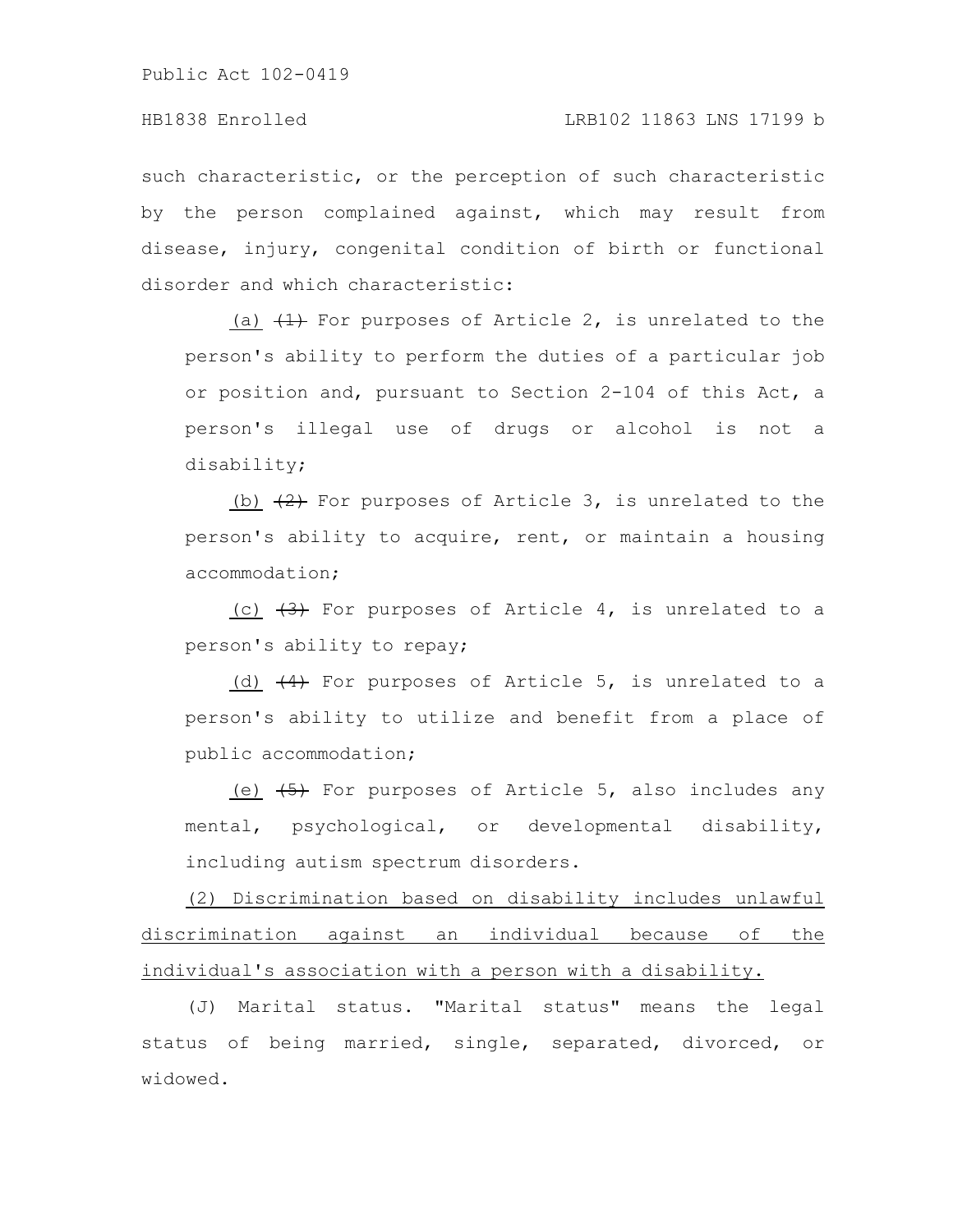## HB1838 Enrolled LRB102 11863 LNS 17199 b

(J-1) Military status. "Military status" means a person's status on active duty in or status as a veteran of the armed forces of the United States, status as a current member or veteran of any reserve component of the armed forces of the United States, including the United States Army Reserve, United States Marine Corps Reserve, United States Navy Reserve, United States Air Force Reserve, and United States Coast Guard Reserve, or status as a current member or veteran of the Illinois Army National Guard or Illinois Air National Guard.

(K) National origin. "National origin" means the place in which a person or one of his or her ancestors was born.

(K-5) "Order of protection status" means a person's status as being a person protected under an order of protection issued pursuant to the Illinois Domestic Violence Act of 1986, Article 112A of the Code of Criminal Procedure of 1963, the Stalking No Contact Order Act, or the Civil No Contact Order Act, or an order of protection issued by a court of another state.

(L) Person. "Person" includes one or more individuals, partnerships, associations or organizations, labor organizations, labor unions, joint apprenticeship committees, or union labor associations, corporations, the State of Illinois and its instrumentalities, political subdivisions, units of local government, legal representatives, trustees in bankruptcy or receivers.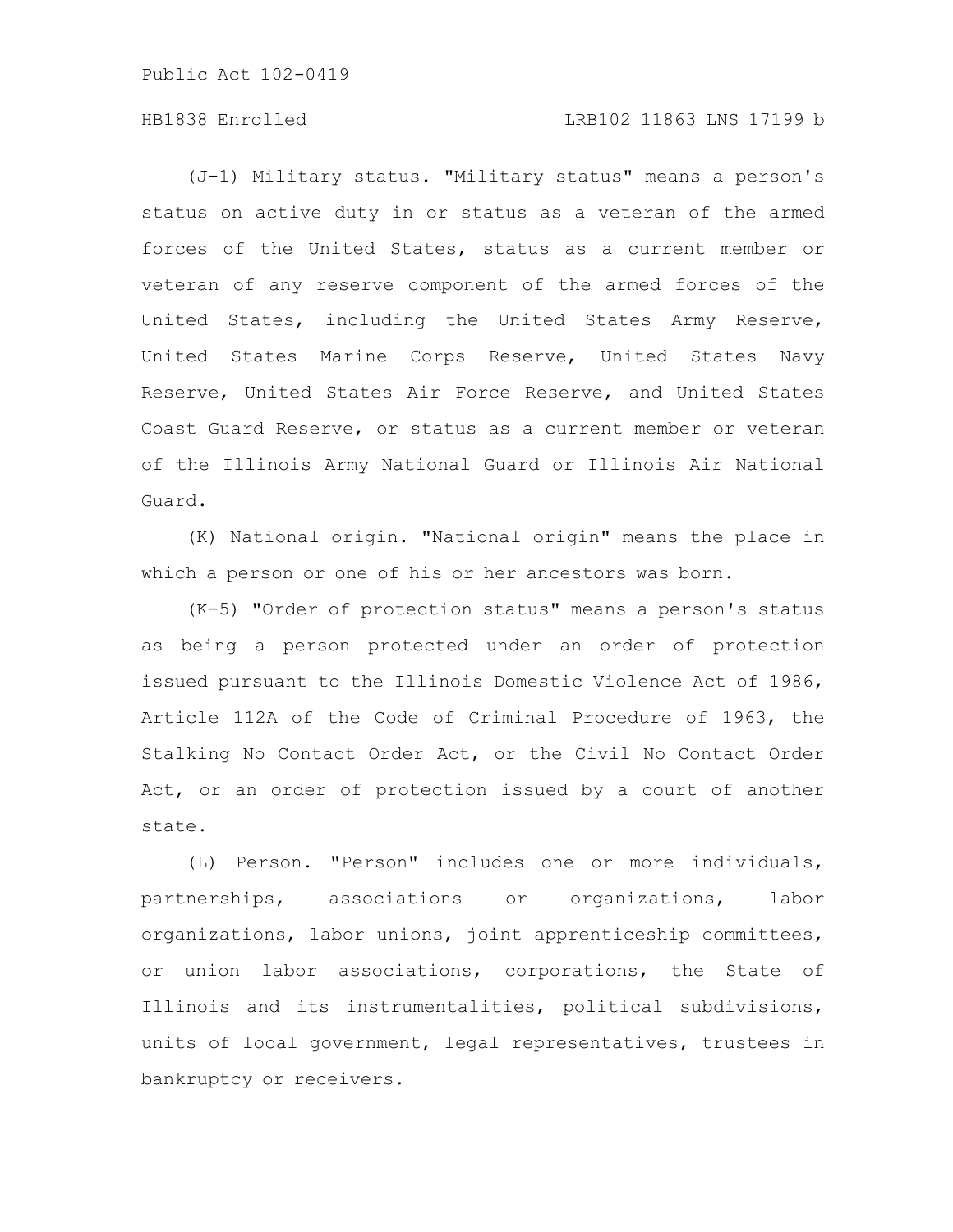## HB1838 Enrolled LRB102 11863 LNS 17199 b

(L-5) Pregnancy. "Pregnancy" means pregnancy, childbirth, or medical or common conditions related to pregnancy or childbirth.

(M) Public contract. "Public contract" includes every contract to which the State, any of its political subdivisions, or any municipal corporation is a party.

(N) Religion. "Religion" includes all aspects of religious observance and practice, as well as belief, except that with respect to employers, for the purposes of Article 2, "religion" has the meaning ascribed to it in paragraph (F) of Section 2-101.

(O) Sex. "Sex" means the status of being male or female.

(O-1) Sexual orientation. "Sexual orientation" means actual or perceived heterosexuality, homosexuality, bisexuality, or gender-related identity, whether or not traditionally associated with the person's designated sex at birth. "Sexual orientation" does not include a physical or sexual attraction to a minor by an adult.

(P) Unfavorable military discharge. "Unfavorable military discharge" includes discharges from the Armed Forces of the United States, their Reserve components, or any National Guard or Naval Militia which are classified as RE-3 or the equivalent thereof, but does not include those characterized as RE-4 or "Dishonorable".

(Q) Unlawful discrimination. "Unlawful discrimination" means discrimination against a person because of his or her